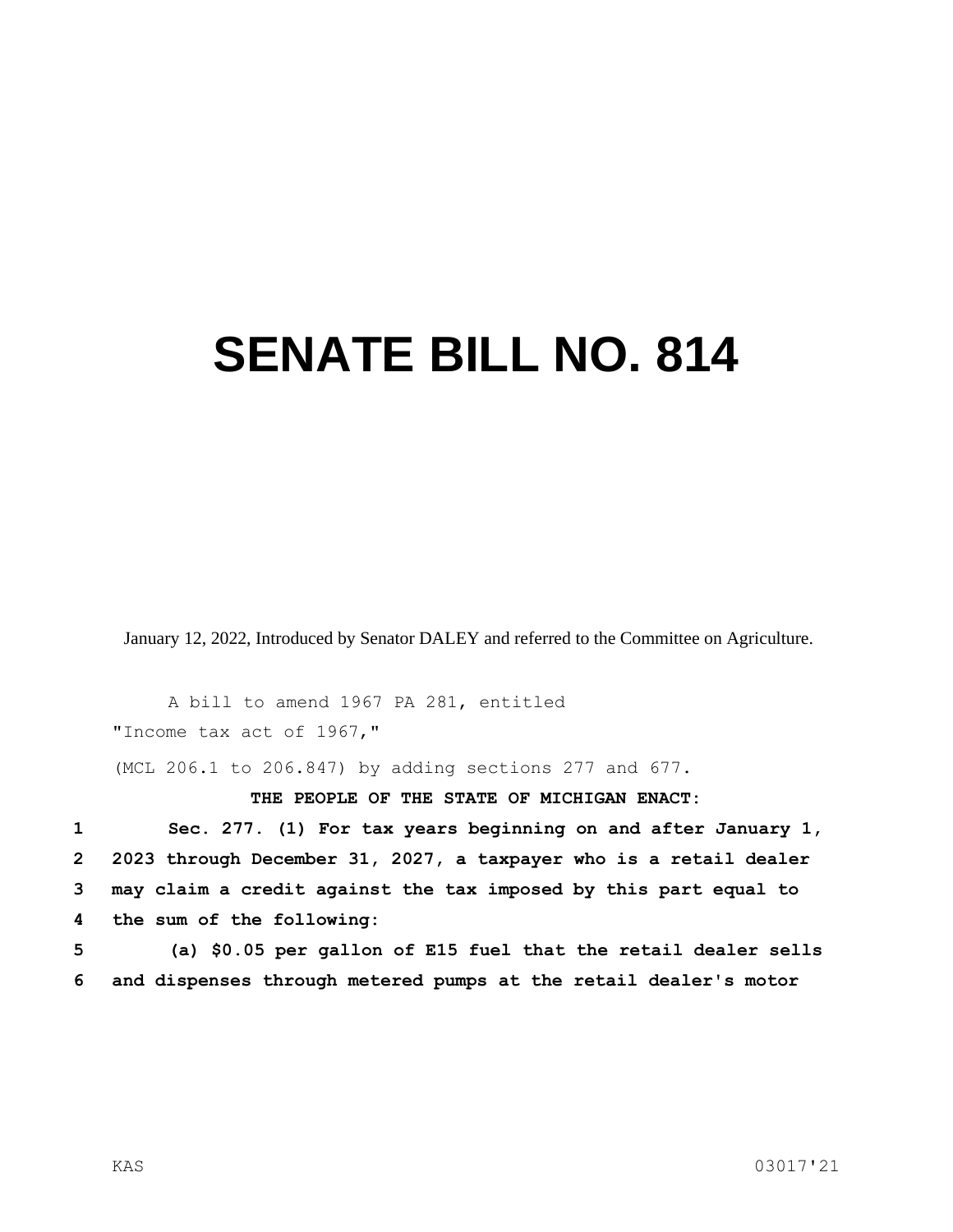**fuel site during the tax year.**

 **(b) \$0.085 per gallon of E85 fuel that the retail dealer sells and dispenses through metered pumps at the retail dealer's motor fuel site during the tax year.**

 **(2) For a taxpayer who is a member of a flow-through entity that qualifies for the credit under this section, that taxpayer may claim a credit against the member's tax liability under this part based on the member's distributive share of business income reported from that flow-through entity or an alternative method approved by the department.**

 **(3) If the credit allowed under this section for the tax year exceeds the tax liability of the taxpayer for the tax year, that portion of the credit that exceeds the tax liability shall be refunded.**

**(4) As used in this section:**

 **(a) "E15 fuel" means gasoline blended with more than 10% of ethanol but not more than 15% of ethanol by volume.**

 **(b) "E85 fuel" means a high-level ethanol-gasoline blend containing more than 50% of ethanol but not more than 83% of ethanol by volume and that is suitable for use in flexible fuel vehicles.**

 **(c) "Motor fuel site" means an establishment at which motor fuel is sold or offered for sale to the public.**

 **(d) "Retail dealer" means the ultimate vendor as that term is defined in section 6 of the motor fuel tax act, 2000 PA 403, MCL 207.1006.**

 **Sec. 677. (1) For tax years beginning on and after January 1, 2023 through December 31, 2027, a taxpayer who is a retail dealer may claim a credit against the tax imposed by this part equal to** 

KAS 03017'21